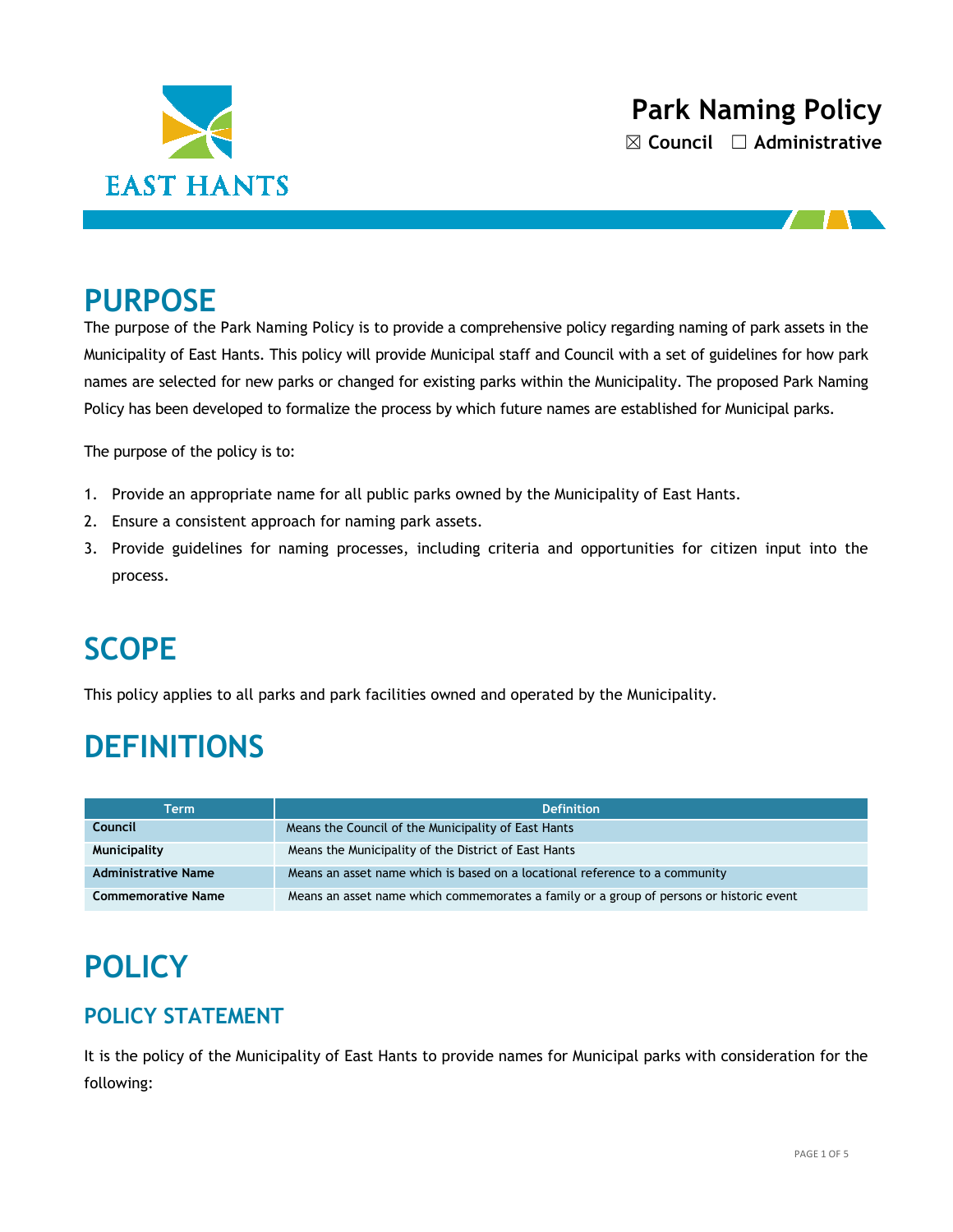

- 1. Council shall be responsible for the review, acceptance or rejection and final selection of park names based on staff research and recommendations.
- 2. Council may change park names by motion.
- 3. Changes to established park names shall be discouraged unless there are recognized difficulties with the existing name.
- 4. Park naming decisions should adhere as closely as possible to the following guidelines:
	- 4.1. No park name shall be duplicated.
	- 4.2. No park name shall sound like an existing name.
	- 4.3. No park name shall contain numbers, special characters, decimals, hyphens, apostrophes, periods or punctuations of any kind, as per Emergency Management Organization preferences. However, staff recognize that this policy precludes the use of many Mi'kmaq names, and therefore the incorporation of these names for park name recommendation purposes shall be at the discretion of the Department of Parks, Recreation & Culture staff.
	- 4.4. No park names shall incorporate product, trademark or copyright names without authorization from the owner of the product, trademark or copyright.
	- 4.5. The park name can be administrative or commemorative.
		- 4.5.1. Administrative names reflect the location of the park. The location might be easily identified by a well-known bordering street, natural feature, neighbourhood, subdivision or other factors. These factors will allow citizens to easily identify the location of the park.
		- 4.5.2. Commemorative names may commemorate a historic event or an event of cultural significance, or a family important to the Municipality.
	- 4.6. Preference will be given to commemorative names which are general in nature and commemorate a wider group of people; first and last names of a single individual shall not be used.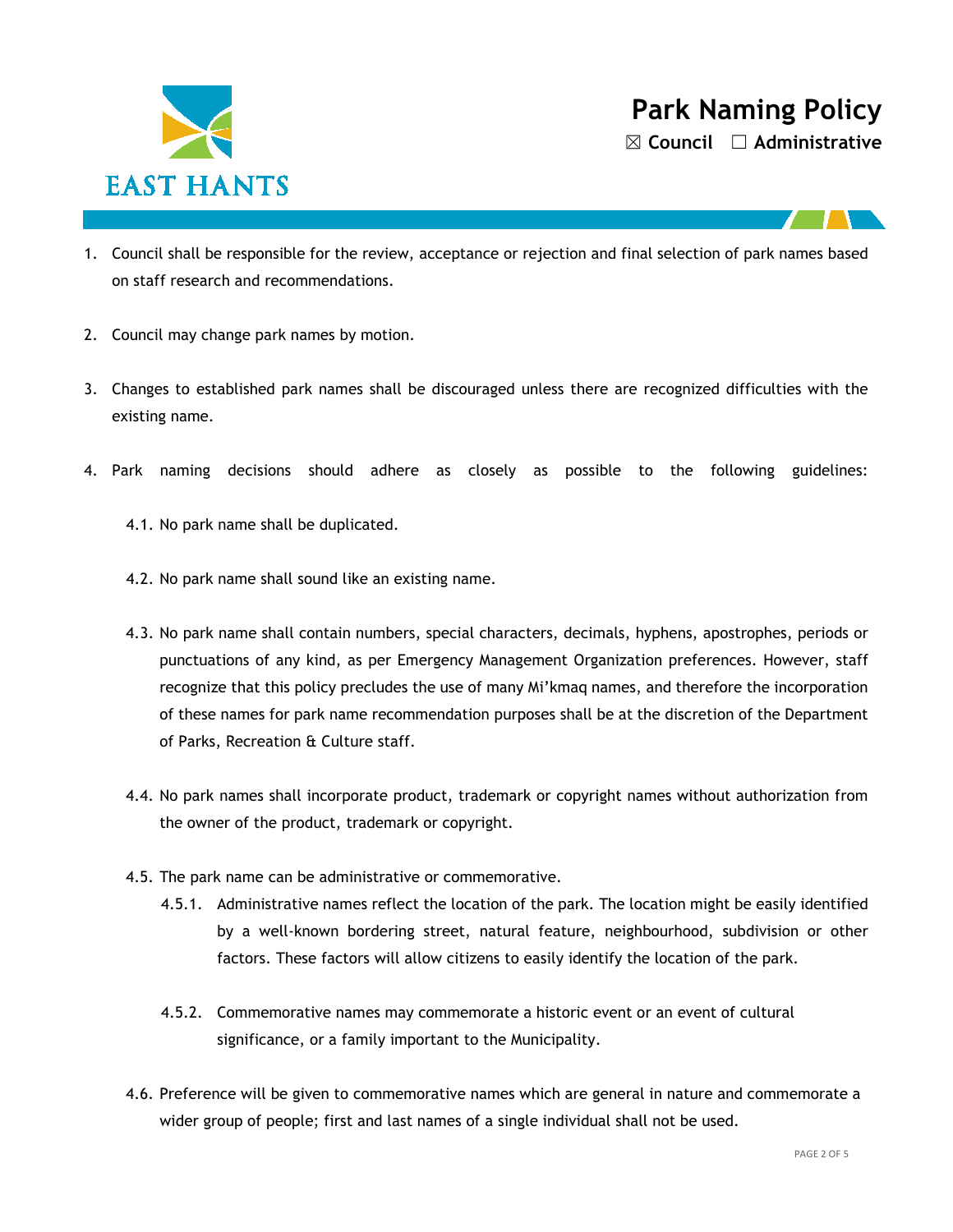

- 4.7. A park name may recognize a family, organization or corporation that has made a substantial financial or property donation to the Municipality.
- 4.8. Park names should demonstrate gender parity in commemorative naming and make an effort to commemorate diverse communities, including, but not limited to local Mi'kmaw and African Nova Scotian communities.
- 4.9. At the discretion of Council, Municipal staff may solicit input from the public for park names. Such names shall be based on suggestions from the public, or Municipal outreach initiatives such as naming contests. A variety of means to encourage public participation to submit a name may be implemented by the Department of Parks, Recreation & Culture. Council shall hold final decisionmaking power for any park naming process.

### **ROLES AND RESPONSIBILITIES**

| <b>Title/Role</b> | <b>Responsibilities</b>                                                                                                                                                                                                                                                                                                                                                                                                                                                                                                                                                                                                                                                                                                                                                                                                                                 |  |  |  |  |
|-------------------|---------------------------------------------------------------------------------------------------------------------------------------------------------------------------------------------------------------------------------------------------------------------------------------------------------------------------------------------------------------------------------------------------------------------------------------------------------------------------------------------------------------------------------------------------------------------------------------------------------------------------------------------------------------------------------------------------------------------------------------------------------------------------------------------------------------------------------------------------------|--|--|--|--|
| Policy Editor     | The Policy Editor is a person having managerial and policy-making responsibility<br>related to the writing, compilation and revision of content and will:<br>Ensure policies in their care and control are always up-to-date, reviewed<br>annually or sooner if necessary<br>Draft new or edit existing policy content<br>$\bullet$<br>Be able to interpret and explain policy content<br>Ensure policy documents are branded and any supporting documents, ie.<br>application forms are also branded and content consistent with the policy<br>Ensure policy content is relevant and accurate<br>$\bullet$<br>Seek and secure approval recommendation of the policy from the Policy Owner<br>Seek and secure approval of the policy from the appropriate Approver; and,<br>Provide the final approved policy document to the Assistant Municipal Clerk |  |  |  |  |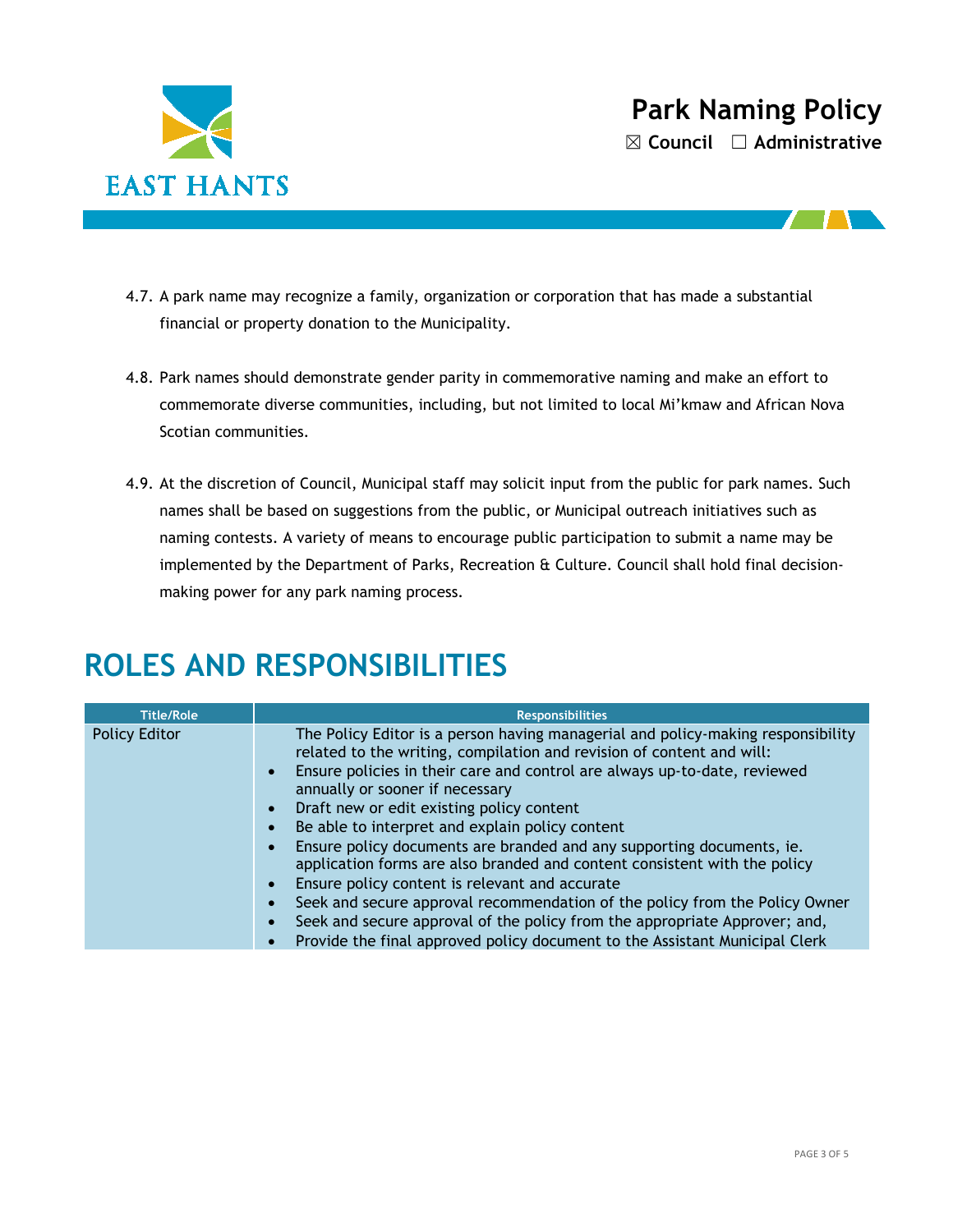

| <b>Title/Role</b>            | <b>Responsibilities</b>                                                                                                                                                                                                                                                                                                                                                                                                                                                                                                                                                                                                                                                                                                                                                            |
|------------------------------|------------------------------------------------------------------------------------------------------------------------------------------------------------------------------------------------------------------------------------------------------------------------------------------------------------------------------------------------------------------------------------------------------------------------------------------------------------------------------------------------------------------------------------------------------------------------------------------------------------------------------------------------------------------------------------------------------------------------------------------------------------------------------------|
| Policy Owner                 | The Policy Owner will:<br>Provide oversight to ensure policies in their care and control are always up-to-<br>$\bullet$<br>date, reviewed annually or sooner if necessary by the assigned Policy Editor<br>Be able to interpret and explain policy content<br>$\bullet$<br>Provide oversight to ensure policy documents are branded and any supporting<br>$\bullet$<br>documents, ie. application forms are also branded and content consistent with<br>the policy<br>Provide oversight to ensure policy content is relevant and accurate<br>$\bullet$<br>Review the policy and make recommendations for approval to the appropriate<br>$\bullet$<br>Approver; and,<br>Ensure that the final approved policy document has been provided to the<br><b>Assistant Municipal Clerk</b> |
| Approver                     | The Approver will:<br>Review Policy recommendations for approval consideration (approve, reject or<br>$\bullet$<br>edit); and,<br>Notify the Policy Editor, Policy Owner and Assistant Municipal Clerk of decision<br>$\bullet$                                                                                                                                                                                                                                                                                                                                                                                                                                                                                                                                                    |
| Assistant Municipal<br>Clerk | The Assistant Municipal Clerk will:<br>Ensure final approved policies are maintained, stored and posted where<br>appropriate                                                                                                                                                                                                                                                                                                                                                                                                                                                                                                                                                                                                                                                       |
| <b>Director</b>              | The Director will:<br>Determine the employees responsible for administering the Policy                                                                                                                                                                                                                                                                                                                                                                                                                                                                                                                                                                                                                                                                                             |
| <b>Employees</b>             | The Employees will:<br>Be responsible for administering this Policy                                                                                                                                                                                                                                                                                                                                                                                                                                                                                                                                                                                                                                                                                                                |

## **VERSION LOG**

| <b>Version</b><br><b>Number</b> | <b>Amendment Description</b> | Amendment/Policy<br><b>Editor</b>            | Amendment/Policy<br>Owner | Approver | <b>Approval Date</b>    |
|---------------------------------|------------------------------|----------------------------------------------|---------------------------|----------|-------------------------|
| 01.00                           | New Policy                   | Monica Whitney-<br>Brown,<br>Planning intern |                           | Council  | September $\_\$<br>2021 |
|                                 |                              |                                              |                           |          |                         |
|                                 |                              |                                              |                           |          |                         |